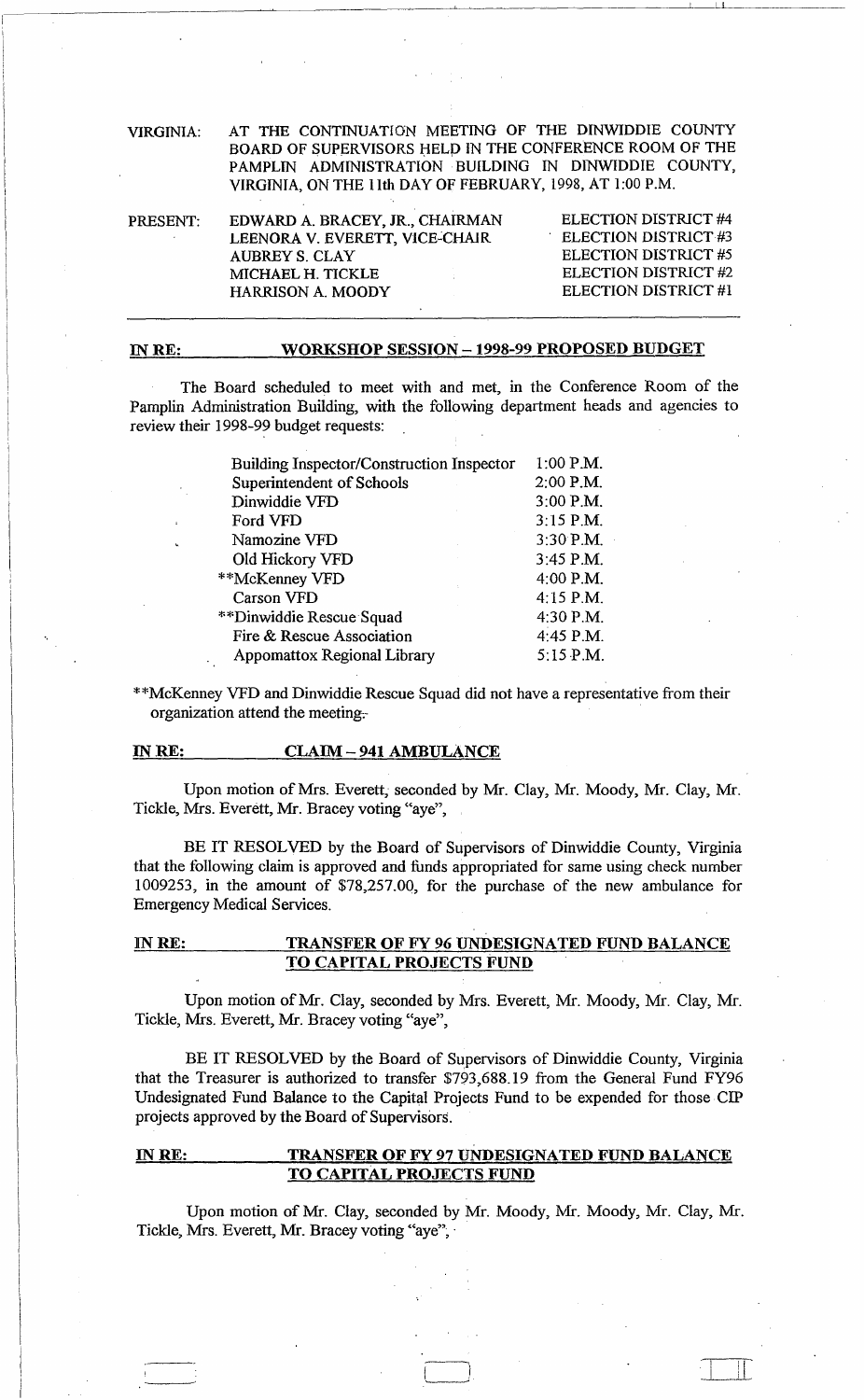$\label{eq:2.1} \frac{1}{\sqrt{2\pi}}\int_{0}^{\infty}\frac{1}{\sqrt{2\pi}}\left(\frac{1}{\sqrt{2\pi}}\right)^{2\alpha} \frac{1}{\sqrt{2\pi}}\int_{0}^{\infty}\frac{1}{\sqrt{2\pi}}\left(\frac{1}{\sqrt{2\pi}}\right)^{\alpha} \frac{1}{\sqrt{2\pi}}\frac{1}{\sqrt{2\pi}}\int_{0}^{\infty}\frac{1}{\sqrt{2\pi}}\frac{1}{\sqrt{2\pi}}\frac{1}{\sqrt{2\pi}}\frac{1}{\sqrt{2\pi}}\frac{1}{\sqrt{2\pi}}\frac{1}{\sqrt{2\$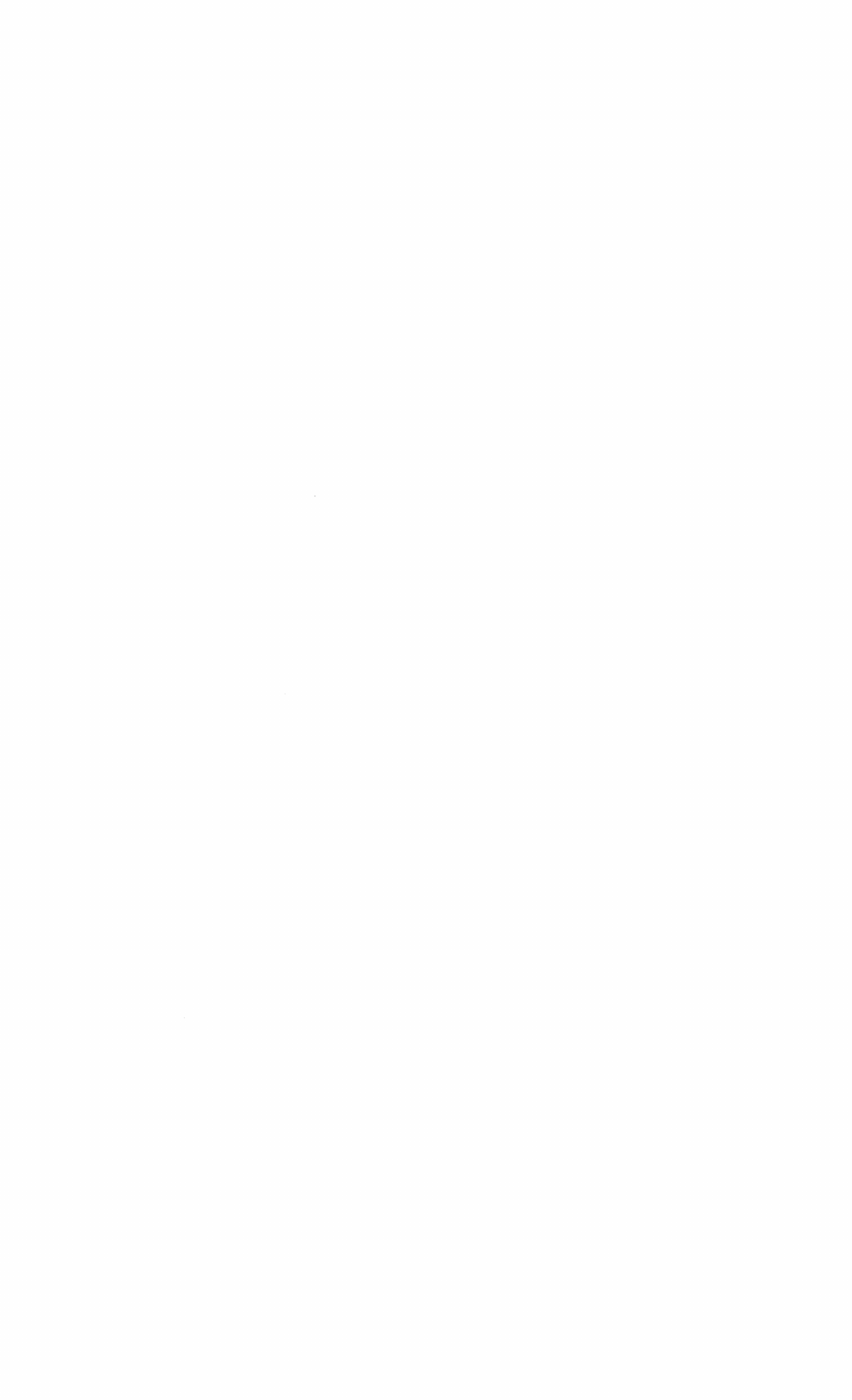BE IT RESOLVED by the Board of Supervisors of Dinwiddie County, Virginia that the Treasurer is authorized to transfer \$1,000,000.00 from the General Fund FY97 Undesignated Fund Balance to the Capital Projects Fund to be expended for those CIP projects approved by the Board of Supervisors.

 $\overline{\phantom{a}}$ 

 $\Box$ 

## INRE: LETTER OF SUPPORT FOR H. L. PARRISH,m - FOR POSITION OF COURT SERVICES DIRECTOR

Upon motion of Mrs. Everett, seconded' by Mr. Moody, Mr. Moody, Mr. Clay, Mr. Tickle, Mrs. Everett, Mr. Bracey voting "aye",

BE IT RESOLVED by the Board of Supervisors of Dinwiddie County, Virginia that authorization is granted to Administration to, draft a letter from the Board in support of H. L. Parrish, III for position of Court Services Director of the 11<sup>th</sup> Judicial District Court Service Unit..

## IN RE: PUBLIC SAFETY OFFICER - AUTHORIZATON TO ADVERTISE

The Board of Supervisors met with The Fire & Rescue Association and EMS Council representatives to review the position qescription for the Public Safety Officer position.. .

Upon motion of Mrs. Everett, seconded by Mr. Clay, Mr. Moody, Mr. Clay, Mr. Tickle, Mrs. Everett, Mr. Moody voting "aye", /

BE IT RESOLVED by the Board of Supervisors of Dinwiddie County, Virginia that Administration is authorized to advertise the position of Public Safety Officer as presented and agreed to by the above agencies and the Board of Supervisors.

I

## IN RE: EXECUTIVE SESSION

Upon motion of Mr. Clay, seconded by Mr. Moody, Mr. Moody, Mr. Clay, Mr. Tickle, Mrs. Everett, Mr. Bracey voting "aye'? pursuant to the Virginia Freedom of Information Act, Section 2.1-333 (A) - 5 - Discussion concerning a prospective business or industry where no previous announcement has been made of the business' or industry's interest in locating in the community; and Section 2.1-344 (A) - 7 - Consultation with legal counsel. The Board moved into Executive Session at 6:00 P.M.

A vote having been made and approved the meeting reconvened into Open Session at 6: 10 P.M. .

#### INRE: CERTIFICATION

Upon motion Mr. Clay, seconded by Mr. Tickle, Mr. Moody, Mr. Clay, Mr. Tickle, Mrs. Everett, Mr. Bracey voting "aye" , the following resolution was adopted:

WHEREAS, the Board of Supervisors of Dinwiddie County convened· an executive meeting on this date pursuant to an affirmative recorded vote and in accordance with the provisions of the Virginia Freedom of Information Act; and

WHEREAS, Section 2.1-344.1 of the Code of Virginia requires a certification by the Board of Supervisors of Dinwiddie County, that such Executive meeting was conducted in conformity with Virginia law;

NOW THEREFORE BE IT RESOLVED that the Board of Supervisors of· Dinwiddie County, Virginia, hereby certifies that, to the best of each member's knowledge, (1) only public business matters lawfully exempted from open meeting requirements by Virginia law were discussed in the executive meeting to which this certification applies; and (2) only such public business matters as were identified in the